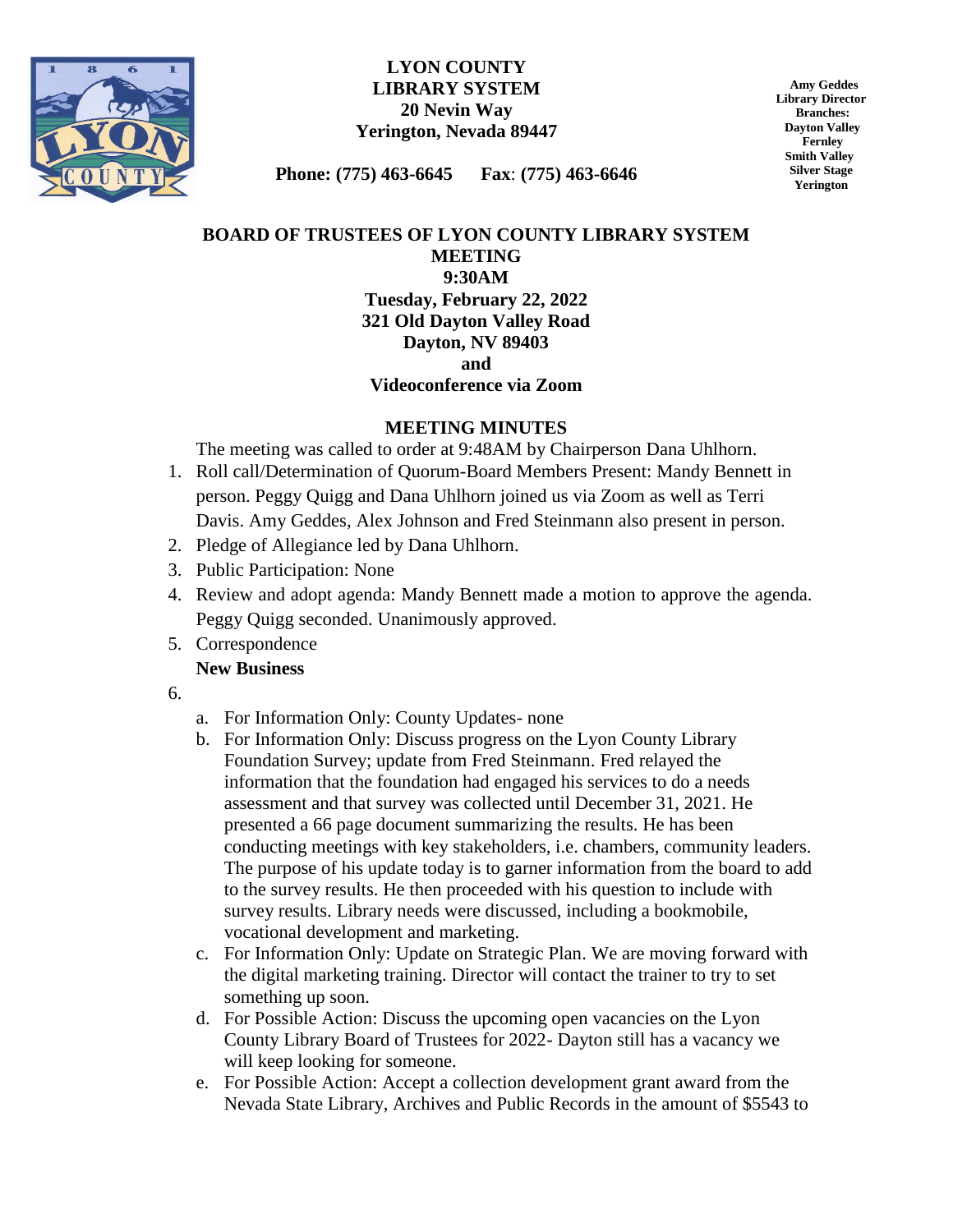purchase Ebooks for the library collection between the dates of December 1, 2021-June 30, 2022. Mandy Bennett made a motion to accept the grant. Peggy Quigg seconded. Unanimously approved

- f. For Possible Action: Discuss the upcoming budget packet to be discussed with the county comptroller. Director summarized the packet for the board, including the staff change proposed for the Smith Branch. I also asked for new patron computers in anticipation of Windows 11. Mandy Bennett made a motion to accept the budget proposal packet. Peggy Quigg seconded. Unanimously approved
- 7. For Possible Action: Review and accept claims. Mandy Bennett made a motion to accept the claims. Peggy Quigg seconded. Unanimously approved.
- 8. Review and approve minutes

8a. Review and approve minutes from the 1-25-2022 meeting. Dana Uhlhorn made a motion to approve the minutes. Mandy Bennett seconded. Unanimously approved.

- 9. Director's report
	- \$753.30 Thriftbooks
	- Went to Fernley to work on staff computers but didn't have the parts I needed to make it work.
	- Attended the NNDA Annual State of the Counties address on January  $26<sup>th</sup>$ .
	- Spent the day on January  $27<sup>th</sup>$  weeding in Smith with Jen and Darby.
	- Covered Silver Springs on January  $28<sup>th</sup>$
	- $\bullet$  Feb 2<sup>nd</sup> had a meeting with Tammy Westergard of GOED to discuss the upcoming update to the Nevada Career Explorer. Alex Johnson volunteered during the meeting to be the point person for this program.
	- Attended the Silver Springs FOL meeting on Feb 2nd.
	- Spent the day on February  $3<sup>rd</sup>$  weeding in Smith with Jen and Darby
	- $\bullet$  Did rounds on February  $4<sup>th</sup>$  to fill in for staff illness
	- $\bullet$  Attended the Smith Valley FOL meeting on February  $4<sup>th</sup>$  and helped out with the St. Paddy's Day planning for their upcoming March 13<sup>th</sup> event. Mandy volunteered to help in the kitchen this year
	- Took a vacation day on Saturday, February  $5<sup>th</sup>$
	- Presided over a Nevada Library Cooperative meeting on Zoom on February  $8<sup>th</sup>$  – we decided to choose a new ILS, we have a new executive committee to do the evaluation process.
	- Went to Dayton to pick up POD boxes on February 9<sup>th</sup>
	- Packed 8 pallets to ship to Thriftbooks on February  $10^{th}$
	- Did rounds on February  $11<sup>th</sup>$  to fill in for staff illness
	- Attended the Smith Valentines event on February  $11<sup>th</sup>$  after rounds
	- Spent the day in Fernley on February  $16<sup>th</sup>$  to work on installing new staff computers
	- Spent the day on February  $17<sup>th</sup>$  weeding in Smith with Darby we had a meet and greet introduction for Darby in the evening
	- Took a sick day on February  $18<sup>th</sup>$  for a doctor's apt